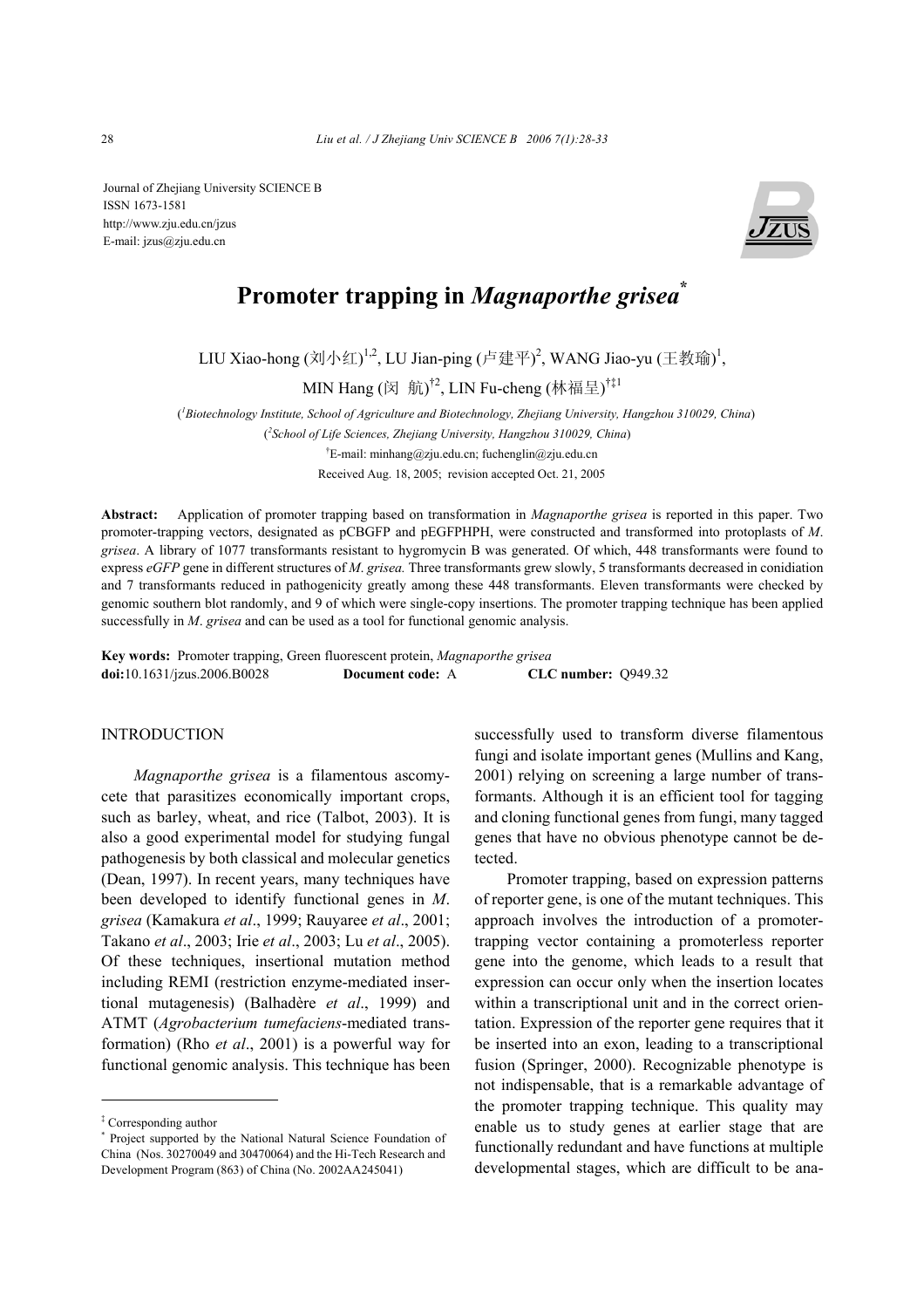lyzed by conventional genetics.

Promoter trapping has been successfully applied to many organisms, including mammals (Gossler *et al*., 1989), insects (Bellen, 1999) and plants (Fobert *et al*., 1991). Furthermore, the potential benefit of this technique in understanding fungal genes has been realized. Several developmentally regulated genes have been demonstrated using the technique in *Dictyostelium discoideum* (Chang *et al*., 1995). The same procedure has also been applied in *Histoplasma capsulatum* (Retallack *et al*., 2000).

This paper describes a promoter trapping technology for *M*. *grisea*. Two vectors were constructed; both contain a promoterless reporter gene (*eGFP*) and the *hph* resistant gene. Library of promoter trapping transformants was established and the transformants have been characterized at different levels.

# MATERIALS AND METHODS

## **Strains and culture conditions**

*M*. *grisea* strain Guy11 was used as wild type and cultured in complete medium (CM) as described previously (Talbot *et al*., 1993). *Escherichia coli* strain DH5α was used as a host for plasmid amplification. The standard procedures were carried out (Sambrook *et al*., 1989).

#### **Construction of the promoter trapping vectors**

The vector pCBGFP was constructed on the backbone of pCB1003 (Carroll *et al*., 1994) and the portion of the plasmid pEGFP (Clontech, Palo Alto, CA, USA). The *Bam*HI-*Xba*I fragment of *eGFP* was separated from pEGFP and inserted into the *Bam*HI-*Xba*I sites of pCB1003 to generate pCBGFP (Fig.1a).

For construction of the pEGFPHPH, a 1.4 kb *hph*  fragment with *Not*I and *Stu*I was amplified from the plasmid pCB1003 using the primers hph1 (5′-CC-GCGGCCGCTGGAGGTCAACACATCAAT-3) and hph2 (5′-CCAGGCCTCTACTCTATTCCTTTGCC-CTCG-3′) and cloned into the *Not*I-*Stu*I sites of pEGFP to create pEGFPHPH (Fig.1b).

The two vectors were verified by restriction digestion. pCBGFP vector was digested with *Bam*HI and *Xba*I, and a 700 bp fragment *eGFP* was produced. pEGFPHPH vector was digested with *Not*I and *Stu*I, and a 1.4 kb *hph* fragment formed. Restriction analysis showed that the promoter trapping vectors included the hygromycin-B gene and the promoterless *eGFP* gene, respectively. Vectors were subsequently linearized by *Bam*HI, *Kpn*I, *Sac*I, *Sma*I or *Age*I were used to transform protoplasts of *M*. *grisea*.





MCS: Multiple cloning sites, including *Bam*HI, *Kpn*I, *Sac*I, *Sma*I, *Age*I restriction sites. The two vectors can be linearized by these restriction enzymes. *hph*: The resistant gene hygmycin B, 1.4 kb; *eGFP*: Reporter gene, 700 bp; B=*Bam*HI, X=*Xba*I, N=*Not*I, S=*Stu*I

#### **Transformation of** *M. grisea*

Protoplasts isolation was carried out as described by Talbot *et al*.(1993) with minor modifications. Briefly, a 3-cm<sup>2</sup> square of Guy11 mycelia was cut from the surface of the CM agar plate, incubated in 300 ml liquid CM medium at 28 °C on a rotary shaker at 125 r/min for 48 h. The mycelia were harvested by filtration and protoplasts were produced by Glucanex (Denmark) digestion in 0.7 mol/L NaCl. The protoplasts were washed in STC buffer (1.2 mol/L Sorbitol, 10 mmol/L Tris-HCl pH 7.5, 20 mmol/L CaCl<sub>2</sub>) and adjusted to  $10^8$  protoplasts/ml. Transformation was performed using 150 µl protoplasts and 2 µg linearized pCBGFP and pEGFPHPH fragments, which had been digested respectively with different enzymes including *Bam*HI, *Kpn*I, *Sac*I, *Sma*I and *Age*I. Protoplasts were incubated with PTC buffer (60% PEG4000, 10 mmol/L Tris-HCl pH 7.5, 20 mmol/L CaCl<sub>2</sub>) for 25 min and then 5 ml OCM  $(1.2 \text{ mol/L})$ Sorbitol per 1 L CM liquid medium) was added to regenerate for 18 h at 28 °C. At this time, selective OCM agar medium containing 200 μg/ml hygromy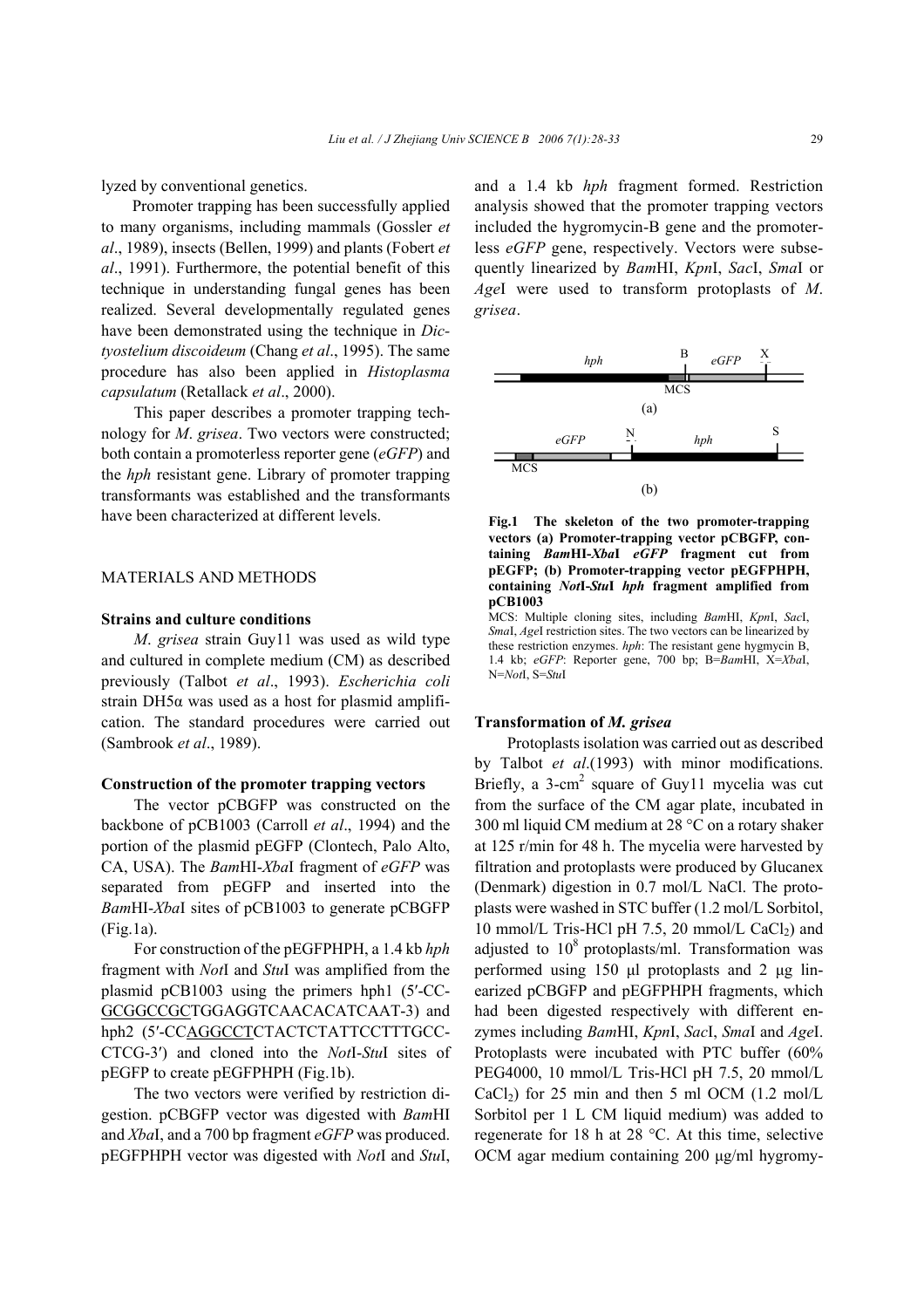cin B (Roche, Germany) was added. And the plates were incubated in the dark at 28 °C for 7 d. Monoconidial isolation was conducted on all hygromycin B-resistant transformants.

# **Fluorescence, morphological and cultural characteristics**

Transformants purified by single spore isolation were transferred to 9-cm CM plates and kept for 7 d at 28 °C with a 12-h photophase to examine the morphology and cultural characteristics. Wild type Guy11 was used as control. Fluorescence of the transformants was observed using an Olympus-BX51 microscope with UV epifluorescence and appropriate filters.

Transformant growth was assessed by radial growth assay, and conidiation expressed as the number of conidia produced per milliliter of a plate culture brushed with 5 ml of water. Conidia of transformants harvested from 10-d-old mycelial cultures were filtered and resuspended to  $10<sup>5</sup>$  conidia per milliliter in sterile distilled water. Droplets of conidial suspensions (20~50 ml) were placed on plastic cover slips and incubated under humid conditions at room temperature. Microscopic observations were made to study appressorium after 24 h.

## *eGFP* **specific PCR**

Fungal genomic DNA was extracted as described by Talbot *et al*.(1993). For confirmation of stable integration of the promoter trapping vector, 623 bp *eGFP* coding region was amplified using *eGFP* specific PCR and the genomic DNA of transformants as template. The *eGFP*-specific primers sequences were GFP1 (5′-TGGTGAGCAAGGGCGAGGAG-3′) and GFP2 (5′-CAGGGCGGACTGGGTGCTCA-3′).

The 25 µl PCR reaction cocktail contained 0.4 mmol/L of each deoxynucleoside triphosphates (dNTP), 25 µl  $10\times$ PCR buffer,  $10^{-11}$  mol/L of each primer, 0.5 units Taq polymerase, and 2 ng of DNA. Reaction conditions were initial denaturation at 95°C for 2 min, denaturation at 95 °C for 30 s, annealing at 58 °C for 45 s, elongation at 72 °C for 45 s, for 35 cycles, and a final extension 72 °C for 10 min.

## **Southern blot**

Total isolated DNA was digested with *Apa*I, then separated on a 0.7% agarose gel in 1×TBE buffer and blotted onto a positively charged nylon transfer membrane. Labelled probes (GFP PCR amplified product 623 bp) were allowed to blot DNA. Different sized fragments containing *eGFP* segments were hybridized as the marker and the positive control. Hybridization and washes were conducted under high stringency following the manufacturer's instructions for Digoxygenin high prime DNA labelling and detection starter kit I (Roche, Germany).

#### **Pathogenicity test**

Pathogenicity of some transformants was assessed with a rice CO-39 cut leaf assay (Balhadère *et al*., 1999). Leaf segments were excised from the second leaf of a 14-d-old rice seedling. Conidia suspensions were prepared from 10-d-old transformants grown on CM, adjusted to a final concentration of  $1\times10^5$  conidia/ml. Then a 20 µl-droplet was deposited onto the upper side of the cut leaves maintained on 4% (*w*/*V*) distilled water agar plates. Disease lesions were observed after 4-d incubation at 28 °C with a 12-h photophase, with wild type Guy11 as control.

## RESULTS AND DISCUSSION

## **Isolation of transformants expressing** *eGFP* **gene**

After the transformation procedure, 1077 hygromycin B-resistant transformants of *M*. *grisea* were obtained. Among those transformants, 489 transformants fluoresced bright green. Strong constitutive expression of *eGFP* occurred and could be seen in the spores, mycelia, appressorium as well as both in the spores and mycelia (Fig.2). The number of various transformants is shown in Table 1. Expression of the *eGFP* gene under standard growth conditions was observed in 44% of our library. In 489 transformants fluoresced bright green, 57.67% transformants expressed in spore (Fig.2a), 38.45% in mycelium (Fig.2b), only 19 transformants in spore and mycelium (Fig.2d). In this study, strong expression of *eGFP* can be observed in the mature appressorium of transformants that the *eGFP* could be expressed in spore (Fig.2f). In the mean time, the expression of the *eGFP* gene was difference from transformants to transformants. The variation might be explained by the integration of the tag gene into different chromosomal sites. Screening different transformants can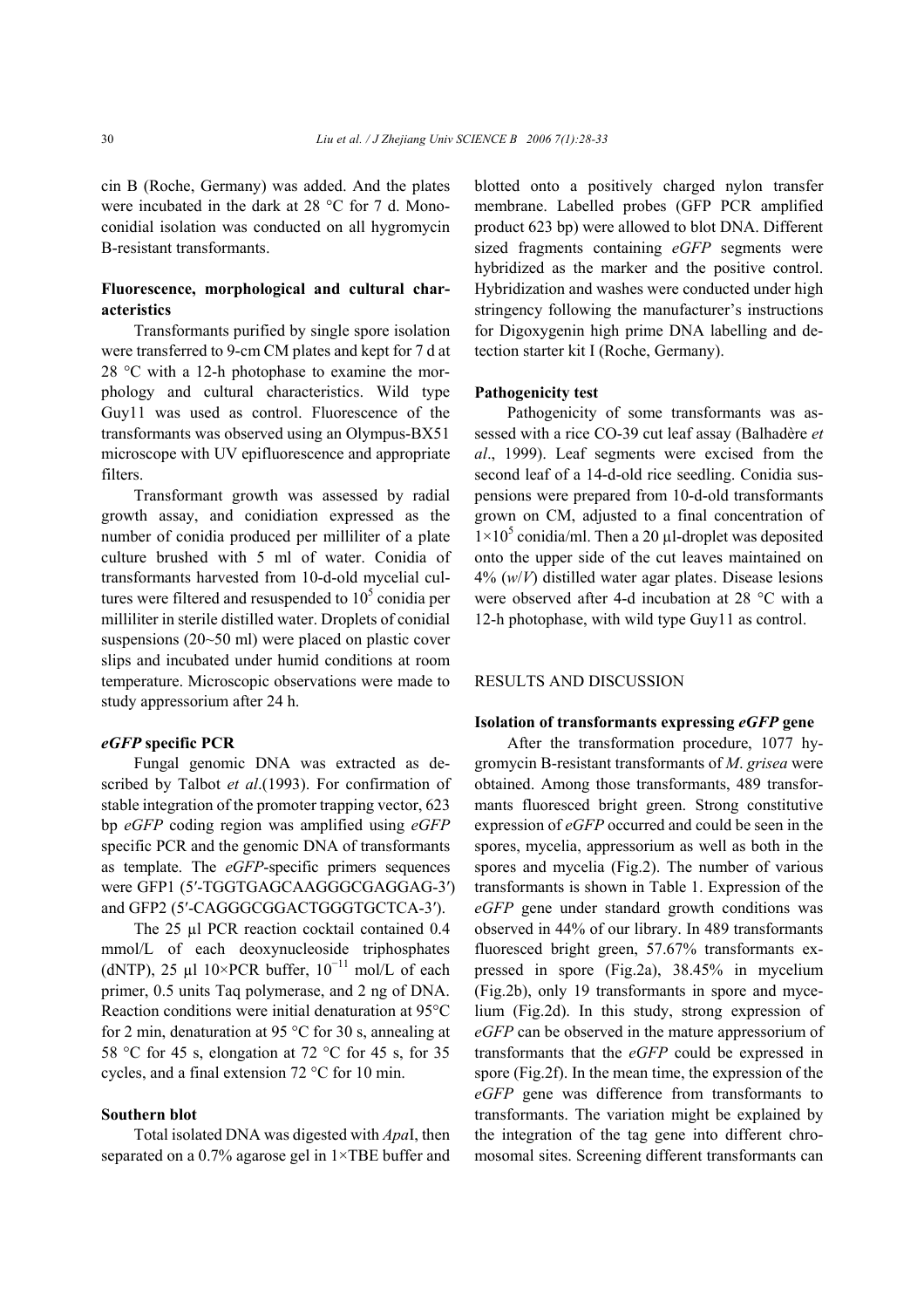be designed to identify genes that are expressed in specific structures or at specific stages.

### **Detection of the** *eGFP* **gene in transformants**

The presence of *eGFP* gene in the transformants was confirmed with *eGFP* special PCR described above. The 623 bp PCR product was consistently amplified in the transformants fluorescing green, but the wild type was negative after the amplification reaction (Fig.3). The result confirmed that the *eGFP* fragment integrated the genome.

### **Analysis of insertion copies of transformants**

In this paper, eleven transformants were randomly selected to check the copy number of the library. Successful hybridization occurred using the labelled *eGFP* probe but *eGFP* gene could not be detected in the wild type Guy11. Eleven transformants were examined randomly, and 9 of them were single-copy insertion (Fig.4). This result showed that about 4/5 transformants are single-copy insertion in our library. At the same time, the integration of GFP in the transformants were confirmed with Southern blot analysis.

A powerful asset for functional genomic analysis is the ability to create large annotated single gene mutant collections. It is prone to isolate and identify the genes in the low copy number transformants. Thus, the copy number is an important target to weigh the quality of the library after tag fragments integrated into the genome randomly. In our study, most transformants are single copy insertion in the promotertrapping library. It is similar to the result of ATMT library described as Rho *et al*.(2001). The results showed that we could get valuable transformants easily in our library.

#### **Growth and sporulation of the transformants**

Analysis of the growth and the sporulation of 489 transformants among which the *eGFP* could be successfully expressed, showed that three transformants grew slowly (Fig.5a), and five transformants decreased in conidiation (Fig.5b). It was proposed that the insertion of the tag gene influenced the vegetable growth and sporulation.

#### **Pathogenicity assays**

Primary "rapid" assay on the cut leaves efficiently screened the pathogenicity of valuable transformants in the transformant library. In our study, we use this rapid assay to test the pathogenicity ability of 489 transformants. The deceased pathogenicity of seven transformants, *Bam*HI-52, *Bam*HI-31, *Bam*HI-101, *Bam*HI-104, *Sac*I-6, *Sac*I-31 and *Sac*I-61, was illustrated (Fig.6). The lesions of the transformants to leaves of rice seedling were smaller and couldn't spread any more after 4 d, compared with that of the wild type Guy11.

## **CONCLUSION**

In conclusion, promoter-trapping depending on transformation was introduced successfully in *M*. *grisea*; two novel promoter-trapping vectors were constructed for transformation in this work. Those vectors contained the *hph* gene, encoding hygromycin B phosphotransferase, a commonly used selectable marker for transformation of fungal protoplasts and the *eGFP* reporter gene. By means of vectors, the *eGFP* gene can be used to analyze the strength of fungal promoters and to observe visually spatial and temporal expression patterns of fungal genes. Subsequently, sequencing the ends of these fragments and locating their genomic origin using available genome sequence data will identify the valuable promoters of functional genes. The novel genes in *M*. *grisea* will be expected to study further by this technique. In this work, transformants of promoter trapping in *M*. *grisea* fluoresced in different structures and influenced

**Table 1 The number of the transformants and the site of** *eGFP* **expression** 

| Restriction enzyme used | Total number of<br>the transformants | Expression structures of the $eGFP$ gene |         |                    |
|-------------------------|--------------------------------------|------------------------------------------|---------|--------------------|
|                         |                                      | <b>Spores</b>                            | Mycelia | Spores and mycelia |
| AgeI                    | 260                                  |                                          | 60      |                    |
| SacI                    | 190                                  | 56                                       | 21      |                    |
| SmaI                    | 208                                  | 82                                       | 46      |                    |
| KpnI                    | 135                                  | 25                                       | 35      |                    |
| BamHI                   | 284                                  | 98                                       | 26      |                    |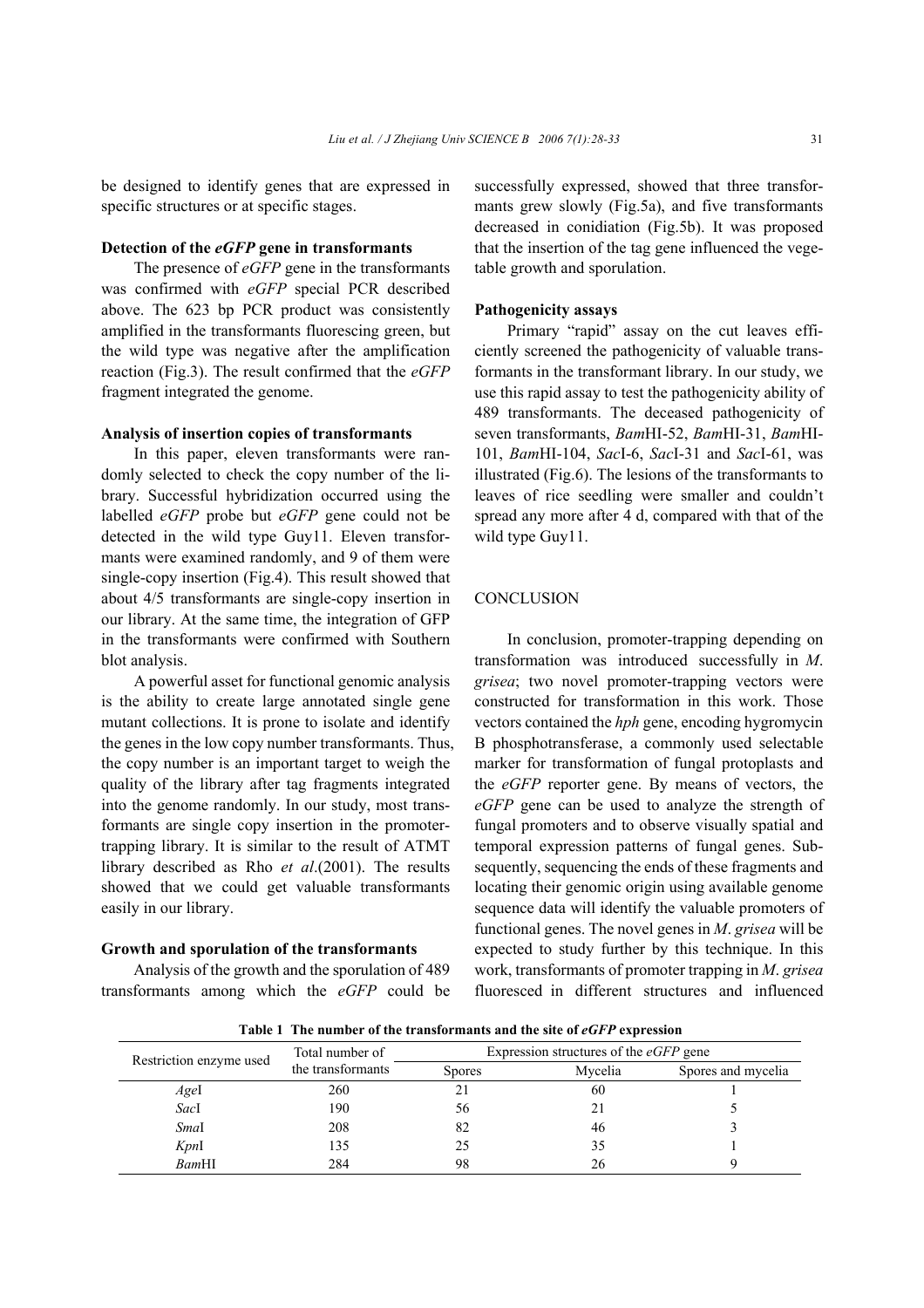

**Fig.2 The expression of** *eGFP* **in the structures of transformants of** *M***.** *grisea* **(a) Typical fluorescing spores; (b) Mycelium fluorescing bright green; (c) The bright field photo of the** *eGFP* **gene can be expressed in both the spore and mycelium; (d) The**  *eGFP* **gene expressed in both spore and mycelium; (e) The bright field photo of the** *eGFP* **gene can be expressed in the 24 h-appressorium; (f) The 24 h-appressorium fluorescing bright green, and the arrows represent the spores (Bars=10 µm)**



**Fig.6 Results of pathogenicity test of the transformants** Seedlings from 14-d-old rice cv CO-39 were inoculated with 10<sup>5</sup>/ml conidia from the wild type and transformants. Lanes 1 and 9 are wild type Guy11; Lanes 2~8 are transformants reduced in pathogenicity including *Bam*HI-52, *Bam*HI-31, *Bam*HI-101, *Bam*HI-104, *Sac*I-6, *Sac*I-31 and *Sac*I-61. Photos were taken 4 d after inoculation



#### **Fig.3** *eGFP* **cassettes from transformants of** *M. grisea* **by PCR amplification**

Lane 1: Negative control Guy11; Lanes 2~12: Amplified product using the transformants as template; Lane 13: Plasmid pEGFP as the template; M: 2 kb marker



#### **Fig.4 Copy number of** *eGFP* **insertion of some transformants in** *M***.** *grisea*

M: The fragments containing *eGFP* segment (*eGFP* PCR product, linearized pEGFP and pEGFPHPH); Lane 1: The wild type Guy11; Lanes 2~12: Selected transformants randomly; Lane 2 and Lane 12 are not single copy; others are single copy



**formants (a) The growth of the transformants which grew slower than the wild type Guy11; (b) The conidiation of the transformants which decreased compared with the wild type Guy11** 

Data presented as the average of five plates per treatment. Error bars indicate standard errors. Significant at *P*=0.01. a, b, c mean the significance